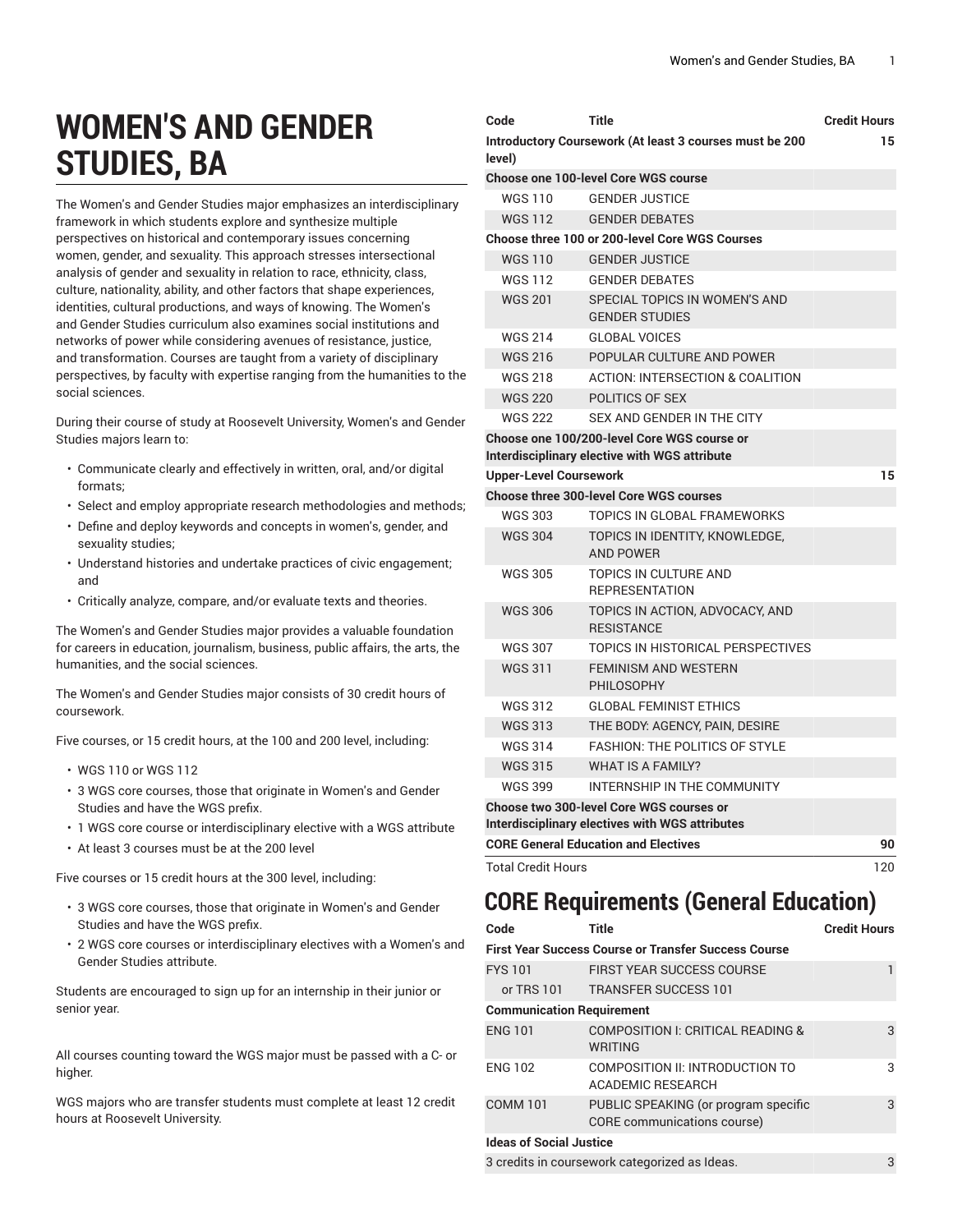| <b>Humanities and Fine and Performing Arts</b>                                                                                                                                                                                                     |                                  |       |  |  |  |  |
|----------------------------------------------------------------------------------------------------------------------------------------------------------------------------------------------------------------------------------------------------|----------------------------------|-------|--|--|--|--|
| 9 credits from the following subject areas: African-<br>American Studies, Art History, English (excluding ENG 101<br>and ENG 102), History, Languages, Music, Philosophy,<br>Theatre, Communication and Women's and Gender<br>Studies              |                                  |       |  |  |  |  |
| <b>Mathematics</b>                                                                                                                                                                                                                                 |                                  |       |  |  |  |  |
| <b>MATH 110</b>                                                                                                                                                                                                                                    | QUANTITATIVE LITERACY (or above) | 3     |  |  |  |  |
| <b>Science</b>                                                                                                                                                                                                                                     |                                  |       |  |  |  |  |
| One biological science and one physical science required<br>(one must include a one credit lab).                                                                                                                                                   |                                  |       |  |  |  |  |
| <b>Social Sciences</b>                                                                                                                                                                                                                             |                                  |       |  |  |  |  |
| 9 credits from the following subject areas: African-<br>q<br>American Studies, Anthropology, Criminal Justice,<br>Economics, History, Journalism, Philosophy, Political<br>Science, Psychology, Sociology and Women's and Gender<br><b>Studies</b> |                                  |       |  |  |  |  |
| <b>Experiential Learning</b>                                                                                                                                                                                                                       |                                  |       |  |  |  |  |
| 6 credits from coursework categorized as Experiential<br>Learning.                                                                                                                                                                                 |                                  |       |  |  |  |  |
| <b>Total Credit Hours</b>                                                                                                                                                                                                                          |                                  | 47-48 |  |  |  |  |
| 1                                                                                                                                                                                                                                                  |                                  |       |  |  |  |  |

Higher level of Math may be required by major

These quantitative requirements also apply to degrees.

• Students must earn a minimum of 120 semester hours.

- Students may apply no more than 60 credit hours of 100-level courses toward the degree.
- Students must apply no fewer than 60 credit hours of 200- and 300 level courses toward the degree.
- Students must have at least 18 credit hours (of the 60 credit hours above) at the 300 level.
- Students may transfer in no more than 70 credit hours from community colleges.
- Students earning less than 60 total hours in residence must take their final 30 hours at Roosevelt University. Note that some majors have additional requirements for RU hours.
- Students must have a grade point average of 2.0 or higher to graduate. Note that some majors have additional GPA requirements.
- Students may apply no more than 51 hours in the major (BA) or 57 hours in the major (BS)

Your degree map is a general guide suggesting courses to complete each term on the academic pathway to your degree. It is based on the most current scheduling information from your academic program. Your program's degree map is reviewed annually and updated as schedules change (although you retain the same course requirements as long as you are continuously enrolled in your degree program).

Always work closely with your academic advisor to understand curriculum requirements and scheduling, as each student's academic plan can look slightly different.

| Year 1                           |                     |                                           |                     |                          |
|----------------------------------|---------------------|-------------------------------------------|---------------------|--------------------------|
| Fall                             | <b>Credit Hours</b> | <b>Spring</b>                             | <b>Credit Hours</b> |                          |
| <b>FYS101</b>                    |                     | 1 ENG 102                                 |                     | 3                        |
| <b>ENG 101</b>                   |                     | 3 Ideas of Social<br>Justice <sup>6</sup> |                     | 3                        |
| WGS 110 or 112                   |                     | 3 Social Science #2                       |                     | 3                        |
| <b>MATH 110</b>                  |                     | 3 BIOL 111 or 112 <sup>5</sup>            |                     | $\overline{\mathcal{L}}$ |
| Humanities #1                    |                     | 3 WGS 1XX or 2XX <sup>2</sup>             |                     | 3                        |
| Social Science #1                |                     | 3                                         |                     |                          |
|                                  |                     | 16                                        |                     | 16                       |
| Year <sub>2</sub>                |                     |                                           |                     |                          |
| Fall                             | <b>Credit Hours</b> | <b>Spring</b>                             | <b>Credit Hours</b> |                          |
| WGS 2XX <sup>2</sup>             |                     | 3 Humanities #3                           |                     | 3                        |
| <b>COMM 101</b>                  |                     | 3 WGS $2XX^2$                             |                     | 3                        |
| Humanities #2                    |                     | 3 General Elective                        |                     | 3                        |
| Social Science #3                |                     | 3 General Elective                        |                     | 3                        |
| Physical<br>Science <sup>5</sup> |                     | 3 General Elective <sup>1</sup>           |                     | 3                        |
|                                  |                     | 15                                        |                     | 15                       |
| Year <sub>3</sub>                |                     |                                           |                     |                          |
| Fall                             | <b>Credit Hours</b> | <b>Spring</b>                             | <b>Credit Hours</b> |                          |
| WGS 2XX <sup>2</sup>             |                     | 3 WGS 3XX <sup>3</sup>                    |                     | 3                        |
| WGS 3XX <sup>3</sup>             |                     | 3 WGS 3XX <sup>3</sup>                    |                     | 3                        |
| General Elective <sup>1</sup>    |                     | 3 Experiential<br>Learning $#14$          |                     | 3                        |
| General Elective <sup>1</sup>    |                     | 3 General Elective '                      |                     | 3                        |
| General Elective <sup>1</sup>    |                     | 3 General Elective <sup>1</sup>           |                     | 1                        |
|                                  |                     | 15                                        |                     | 13                       |
| Year 4                           |                     |                                           |                     |                          |
| Fall                             | <b>Credit Hours</b> | <b>Spring</b>                             | <b>Credit Hours</b> |                          |
| WGS 3XX <sup>3</sup>             |                     | 3 WGS 3XX <sup>3</sup>                    |                     | 3                        |
| General Elective <sup>1</sup>    |                     | 3 Experiential<br>Learning $#24$          |                     | 3                        |
| General Elective <sup>1</sup>    |                     | 3 General Elective <sup>1</sup>           |                     | 3                        |
| General Elective <sup>1</sup>    |                     | 3 General Elective <sup>1</sup>           |                     | 3                        |
| General Elective <sup>1</sup>    |                     | 3 General Elective                        |                     | 3                        |
|                                  |                     | 15                                        |                     | 15                       |

Total Credit Hours 120

**1**

Or course towards an optional Minor.

**2**

Any course at the 200 level within the discipline.

**3** Any course at the 300 level within the discipline. **4**

Experiential Learning class must be 200/300 level and can be a WGS course or taken outside the major. Satisfies CORE Experiential Learning requirement. EXL courses can satisfy major requirements/electives or CORE requirement

**5**

One Natural Science course must have a lab.